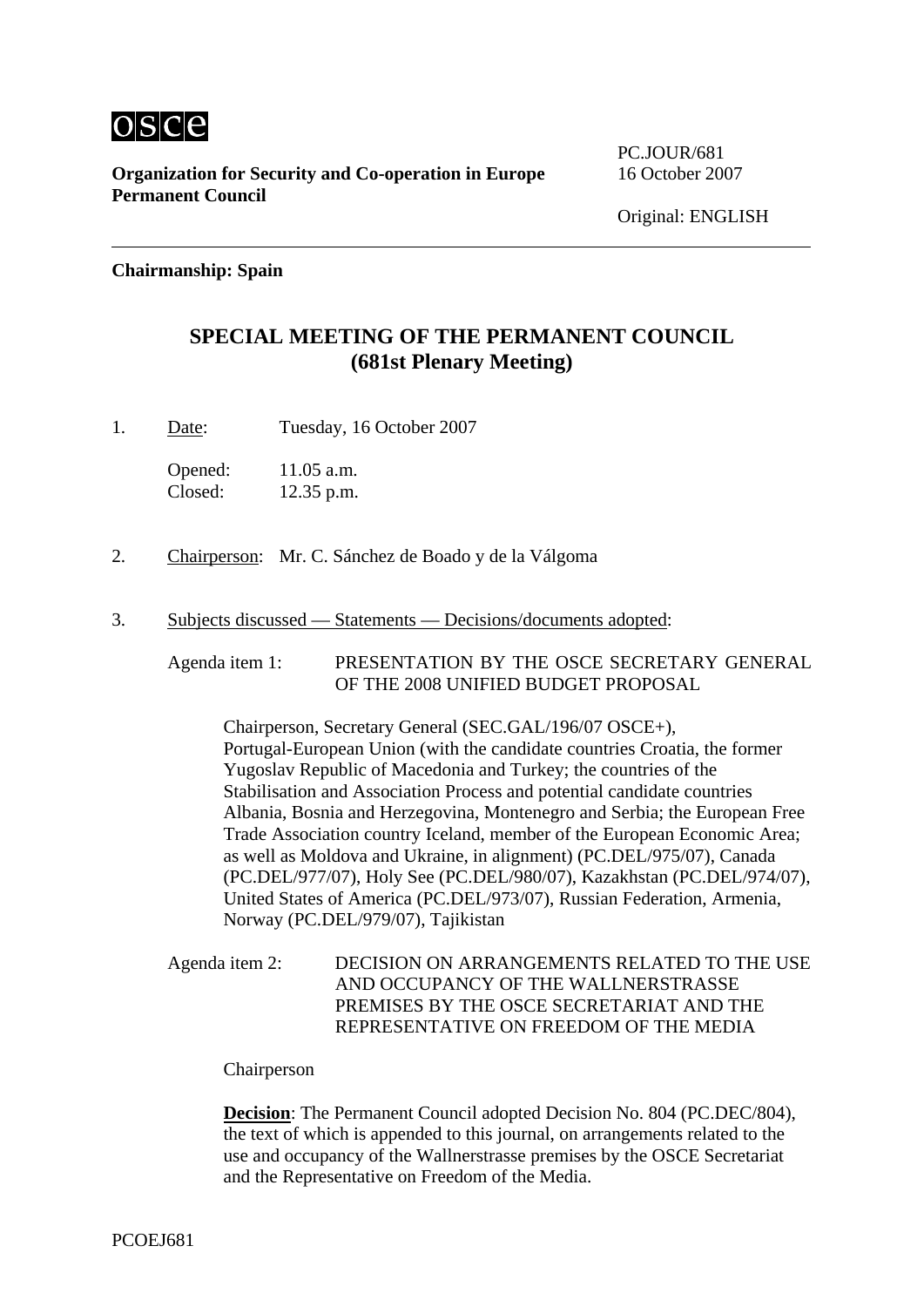Portugal-European Union (with the candidate countries Croatia, the former Yugoslav Republic of Macedonia and Turkey; the countries of the Stabilisation and Association Process and potential candidate countries Albania, Bosnia and Herzegovina, Montenegro and Serbia; the European Free Trade Association countries Iceland and Norway, members of the European Economic Area; as well as Moldova and Ukraine, in alignment) (PC.DEL/976/07), Austria (PC.DEL/978/07 OSCE+)

Agenda item 3: DECISION ON THE AGENDA, TIMETABLE AND ORGANIZATIONAL MODALITIES OF THE OSCE CONFERENCE ON PROSPECTS FOR THE DEVELOPMENT OF TRANS-ASIAN AND EURASIAN TRANSIT TRANSPORTATION THROUGH CENTRAL ASIA UNTIL THE YEAR 2015

#### Chairperson

**Decision**: The Permanent Council adopted Decision No. 805 (PC.DEC/805), the text of which is appended to this journal, on the agenda, timetable and organizational modalities of the OSCE Conference on Prospects for the Development of Trans-Asian and Eurasian Transit Transportation through Central Asia until the Year 2015.

Agenda item 4: ANY OTHER BUSINESS

*Organizational modalities*: Chairperson of the Advisory Committee on Management and Finance (Finland)

4. Next meeting:

Thursday, 18 October 2007, at 10 a.m., in the Neuer Saal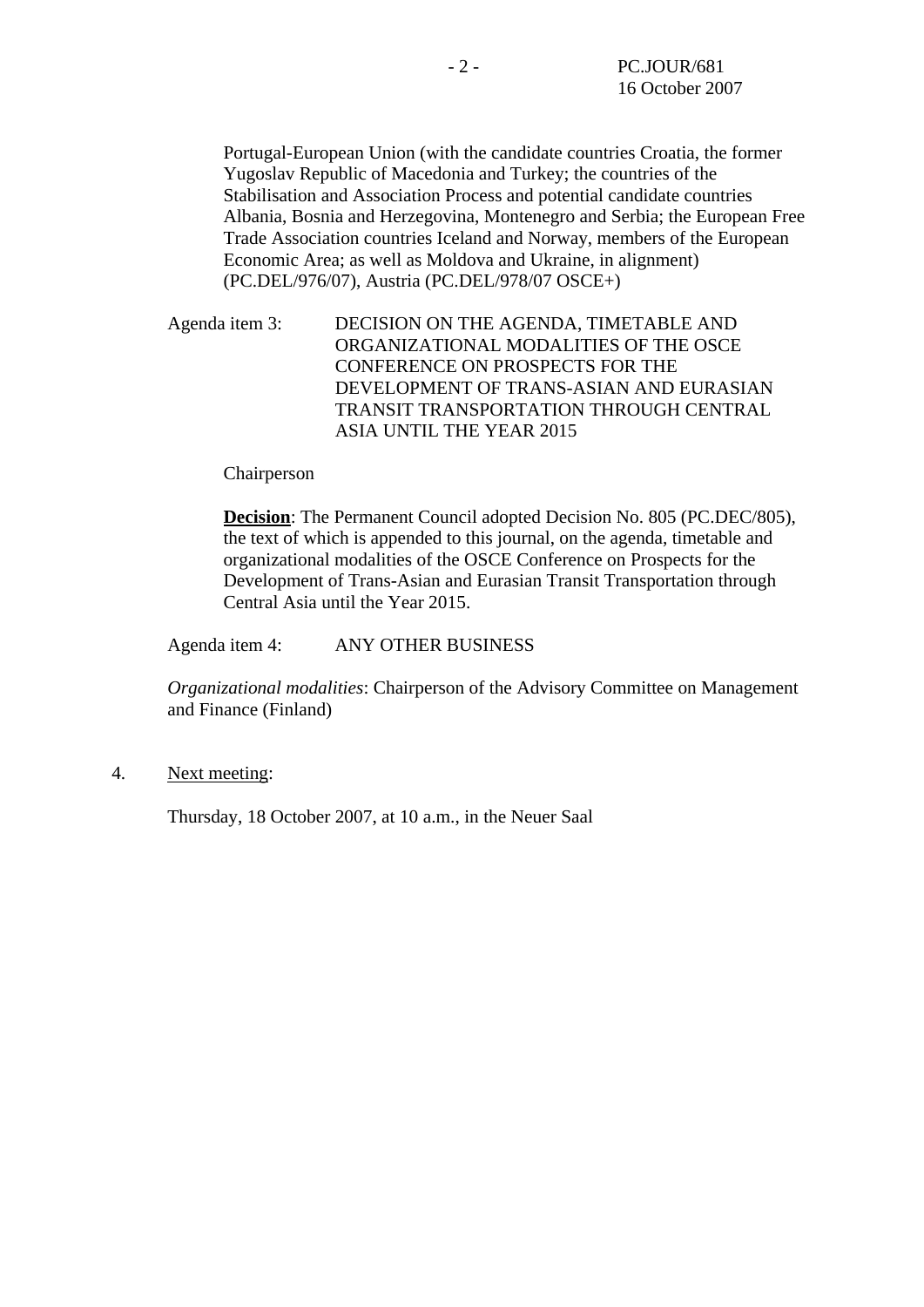

**Organization for Security and Co-operation in Europe** 16 October 2007 **Permanent Council** 

PC.DEC/804

Original: ENGLISH

**681st Plenary Meeting**  PC Journal No. 681, Agenda item 2

#### **DECISION No. 804 ARRANGEMENTS RELATED TO THE USE AND OCCUPANCY OF THE WALLNERSTRASSE PREMISES BY THE OSCE SECRETARIAT AND THE REPRESENTATIVE ON FREEDOM OF THE MEDIA**

The Permanent Council,

 Expressing its gratitude to the Republic of Austria for the generous offer to host the OSCE Secretariat and the Representative of the Freedom of the Media in the new premises at Wallnerstrasse 6–6A;

 Recalling Porto Ministerial Council Decision No. 9 of 7 December 2002, Permanent Council Decision No. 559 of 31 July 2003 and Permanent Council Decision No. 709 of 15 December 2005,

 Noting that Porto Ministerial Council Decision No. 9 of 7 December 2002 tasked the Secretary General to work out with the host country detailed provisions concerning the handing over, maintenance, occupancy and use of the new headquarters, which will grant to the OSCE terms and conditions not less favourable than those accorded by the host country to other international organizations having their seat in Vienna, said provisions to be agreed upon by the Permanent Council,

 Taking note of the Secretary General's report to the Permanent Council of 21 June 2007 circulated as SEC.GAL/113/07 and background materials circulated as SEC.GAL/109/07 of 13 June 2007 regarding the terms and conditions of use by the Secretariat and the Representative on Freedom of the Media of the new premises,

 Further noting the most recent draft agreement on the terms of use and occupancy of the new premises ("User Agreement"), circulated to participating States as PC.ACMF/63/07 of 3 October 2007,

Decides to:

1. Approve the terms of the draft "User Agreement" as contained in the document PC.ACMF/63/07 of 3 October 2007;

2. Authorize the Secretary General to sign the draft "User Agreement";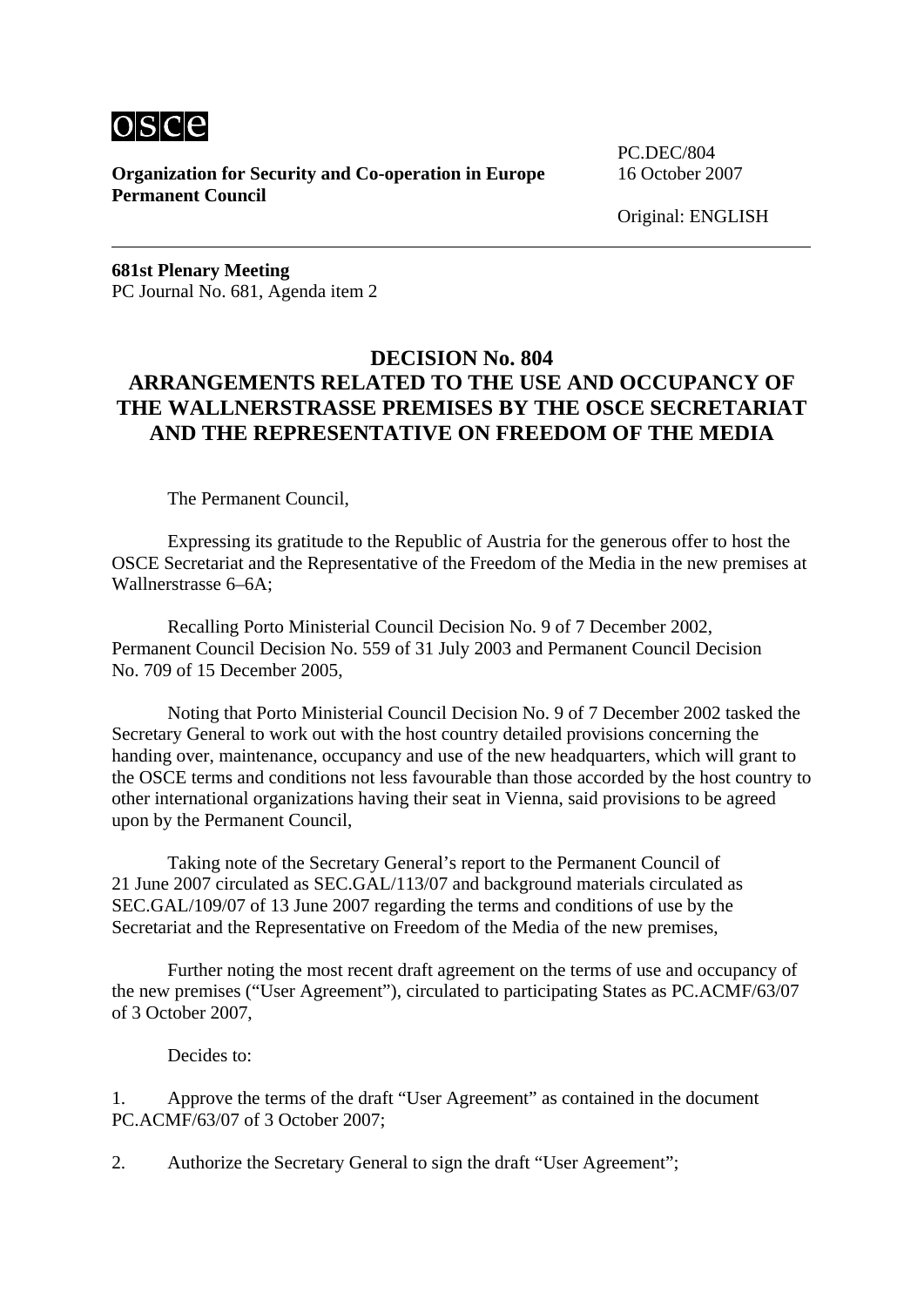3. Establish the post of Building Maintenance Officer within the Secretariat Fund, at the P2 level, effective as of the approval date of this decision and funded in 2007 from existing 2007 Unified Budget resources.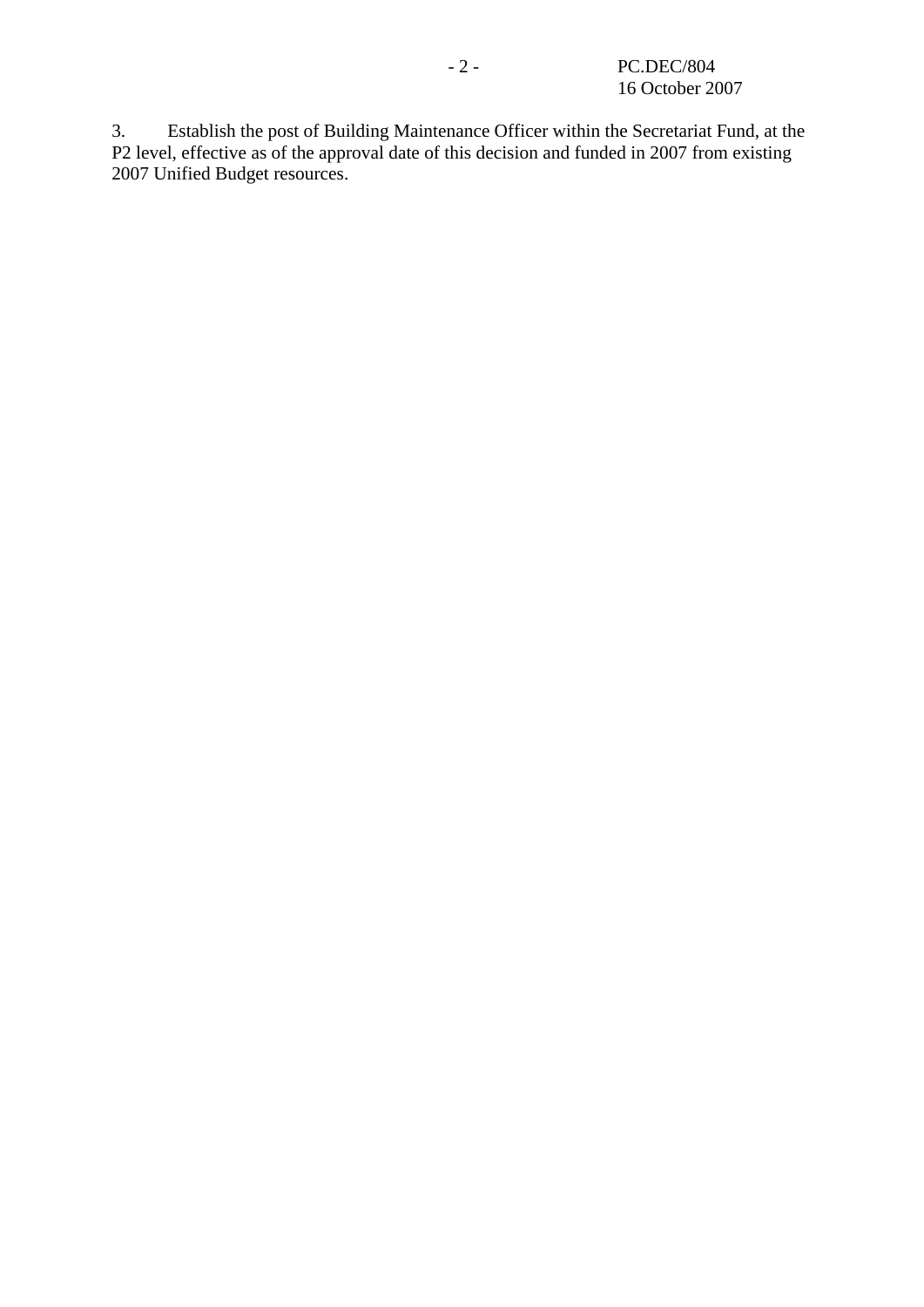

**Organization for Security and Co-operation in Europe** 16 October 2007 **Permanent Council** 

PC.DEC/805

Original: ENGLISH

**681st Plenary Meeting**  PC Journal No. 681, Agenda item 3

## **DECISION No. 805 AGENDA, TIMETABLE AND ORGANIZATIONAL MODALITIES OF THE OSCE CONFERENCE ON PROSPECTS FOR THE DEVELOPMENT OF TRANS-ASIAN AND EURASIAN TRANSIT TRANSPORTATION THROUGH CENTRAL ASIA UNTIL THE YEAR 2015**

Dushanbe, 23 and 24 October 2007

The Permanent Council,

 In accordance with Ministerial Council Decision No. 11/06 (MC.DEC/11/06) decides to hold on 23 and 24 October 2007 in Dushanbe the OSCE Conference on Prospects for the Development of Trans-Asian and Eurasian Transit Transportation through Central Asia until the Year 2015,

 Approves the agenda and organizational modalities of the Conference, as contained in the annex.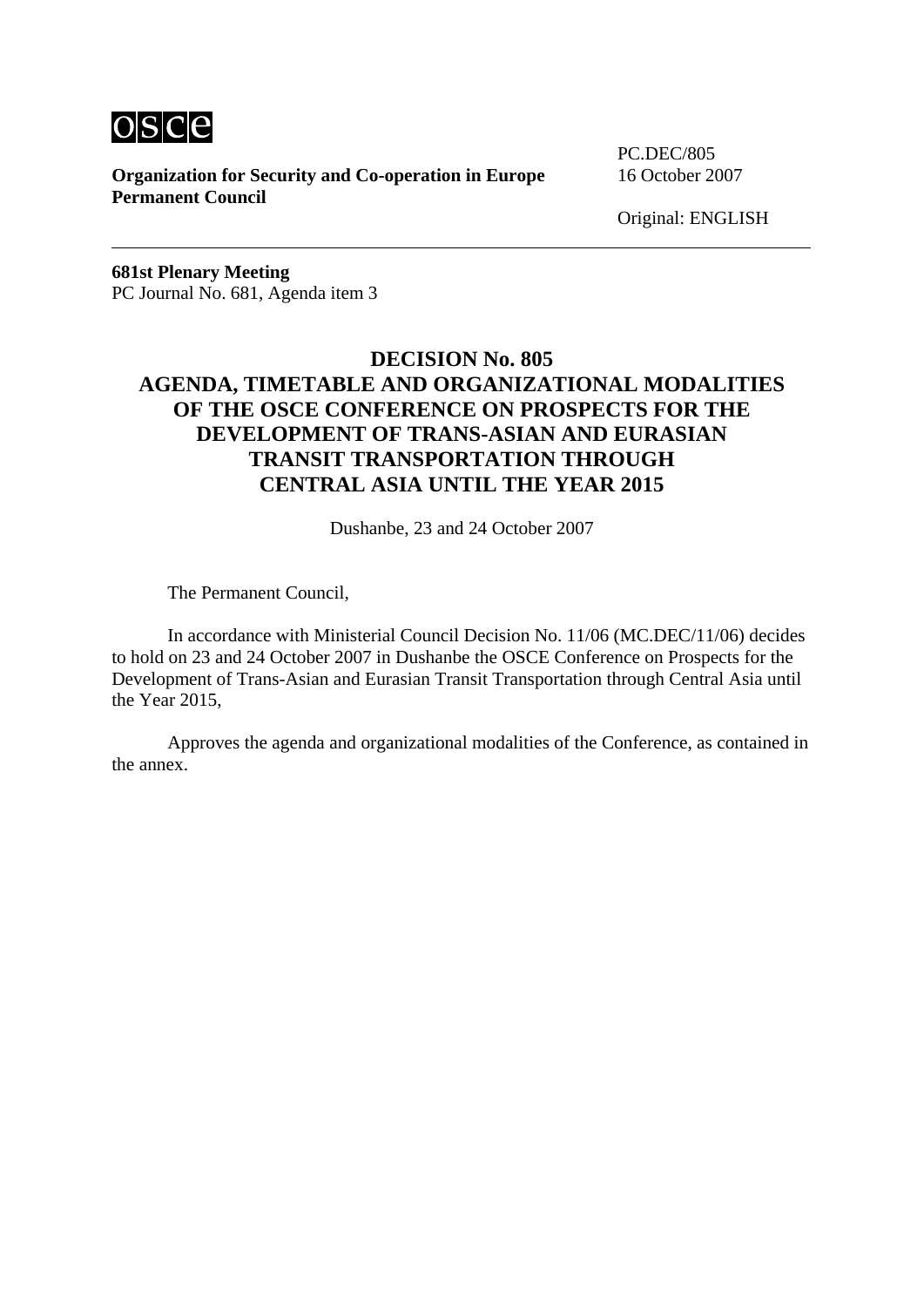PC.DEC/805 16 October 2007 Annex

# **AGENDA, TIMETABLE AND ORGANIZATIONAL MODALITIES OF THE OSCE CONFERENCE ON PROSPECTS FOR THE DEVELOPMENT OF TRANS-ASIAN AND EURASIAN TRANSIT TRANSPORTATION THROUGH CENTRAL ASIA UNTIL THE YEAR 2015**

Dushanbe, 23 and 24 October 2007

# **I. Agenda and timetable**

#### **Tuesday, 23 October 2007**

| 9.30-10.30 a.m.         | Introductory session: Welcoming remarks                                                                                                                                                                                                          |  |  |
|-------------------------|--------------------------------------------------------------------------------------------------------------------------------------------------------------------------------------------------------------------------------------------------|--|--|
| $10.30 - 11.30$ a.m.    | Working session I: The Almaty Programme of Action (APA)<br>and the 2008 mid-term review<br>This session will focus on:                                                                                                                           |  |  |
|                         |                                                                                                                                                                                                                                                  |  |  |
|                         | The provisions of the Almaty Programme of Action<br>(APA) Addressing the Special Needs of Landlocked<br>Developing Countries;                                                                                                                    |  |  |
|                         | Indicators to measure the progress made in the<br>implementation of the Almaty Programme of Action<br>(APA);                                                                                                                                     |  |  |
|                         | The planned 2008 mid-term review.                                                                                                                                                                                                                |  |  |
| $11.30$ a.m. $-12$ noon | Coffee break                                                                                                                                                                                                                                     |  |  |
| $12$ noon-1 p.m.        | Working session II: Presentations by government<br>representatives on their transit transport, border and customs<br>policies — progress made in the implementation of the Almaty<br>Programme of Action — identification of gaps and priorities |  |  |
|                         | This session will focus on:                                                                                                                                                                                                                      |  |  |
|                         | Co-ordinated statements (one per country) with regard<br>to the progress made in the implementation of the<br>Almaty Programme of Action (APA) 2003-2007;                                                                                        |  |  |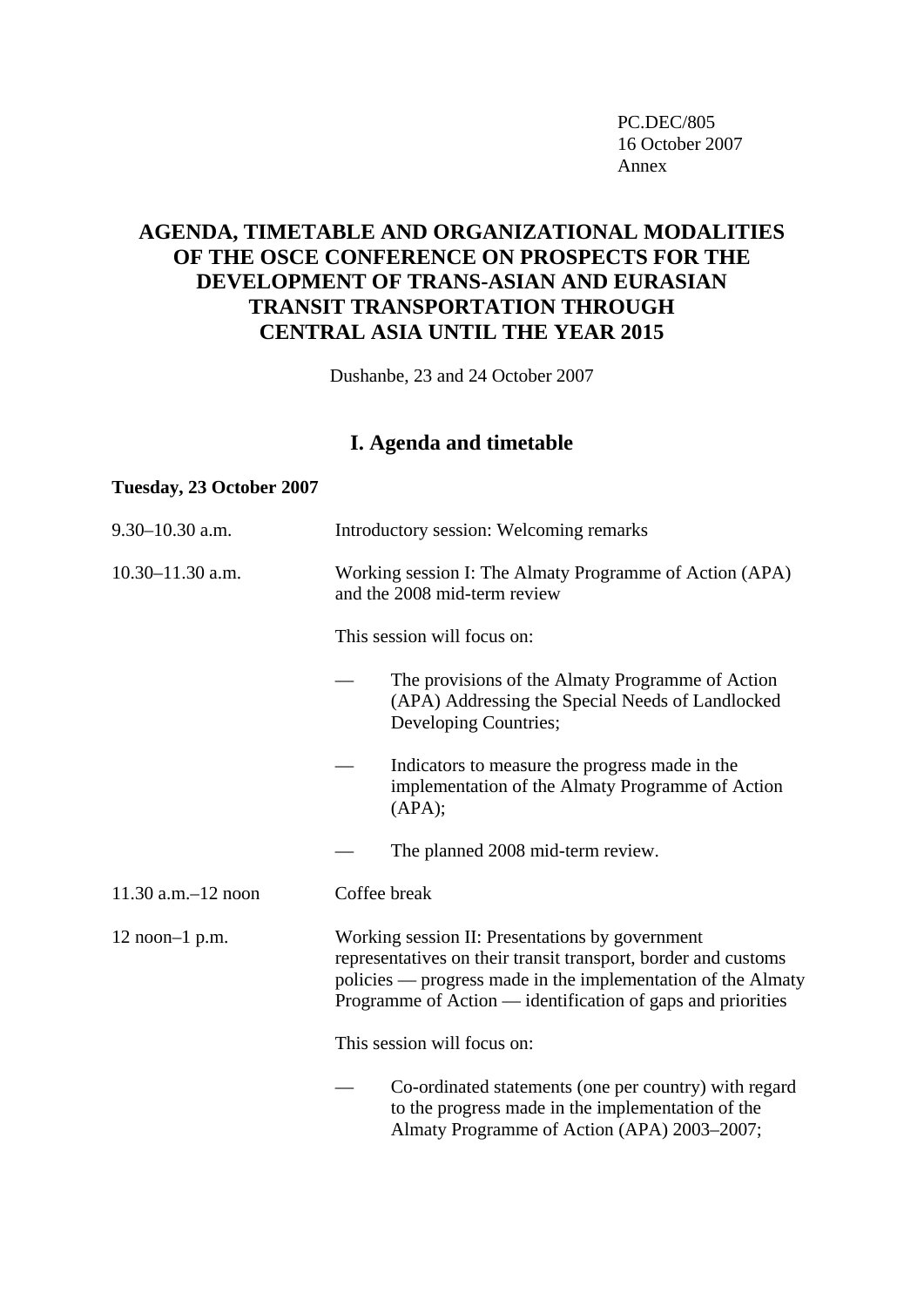|                    | Assessment of current government policies and<br>identifying needs and plans for future action.                                                                                                                           |  |  |
|--------------------|---------------------------------------------------------------------------------------------------------------------------------------------------------------------------------------------------------------------------|--|--|
| $1-2.30$ p.m.      | Lunch break                                                                                                                                                                                                               |  |  |
| $2.30 - 3.30$ p.m. | Working session II (continued)                                                                                                                                                                                            |  |  |
| $3.30 - 4$ p.m.    | Coffee break                                                                                                                                                                                                              |  |  |
| $4-6$ p.m.         | Panel discussion I: Responding to the identified gaps and<br>challenges regarding transport infrastructure development and<br>maintenance                                                                                 |  |  |
|                    | This session will focus on:                                                                                                                                                                                               |  |  |
|                    | Challenges identified by international organizations in<br>the region with regard to the development of transport<br>corridors and infrastructure;                                                                        |  |  |
|                    | Improving multi-modal transit transport infrastructure<br>systems and facilitating cross-border trade requires<br>financing and investment, how can international<br>financial institutions contribute to this endeavour? |  |  |
|                    | Responding to the identified gaps and needs;                                                                                                                                                                              |  |  |
|                    | The role of the OSCE.                                                                                                                                                                                                     |  |  |
| $6.30$ p.m.        | Reception hosted by the Government of the Republic of<br>Tajikistan                                                                                                                                                       |  |  |

# **Wednesday, 24 October 2007**

| $9.30 - 11.30$ a.m. | facilitation                | Panel discussion II: Trade, transit transport and border crossing                                                                                                      |  |
|---------------------|-----------------------------|------------------------------------------------------------------------------------------------------------------------------------------------------------------------|--|
|                     | This session will focus on: |                                                                                                                                                                        |  |
|                     |                             | Challenges identified by international organizations<br>with regard to the facilitation of trade, transit transport<br>and border crossing facilitation in the region; |  |
|                     |                             | Promotion of integrated border management,<br>harmonization of customs procedures, trade facilitation<br>measures to be put in place;                                  |  |
|                     |                             | Responding to the identified gaps and needs;                                                                                                                           |  |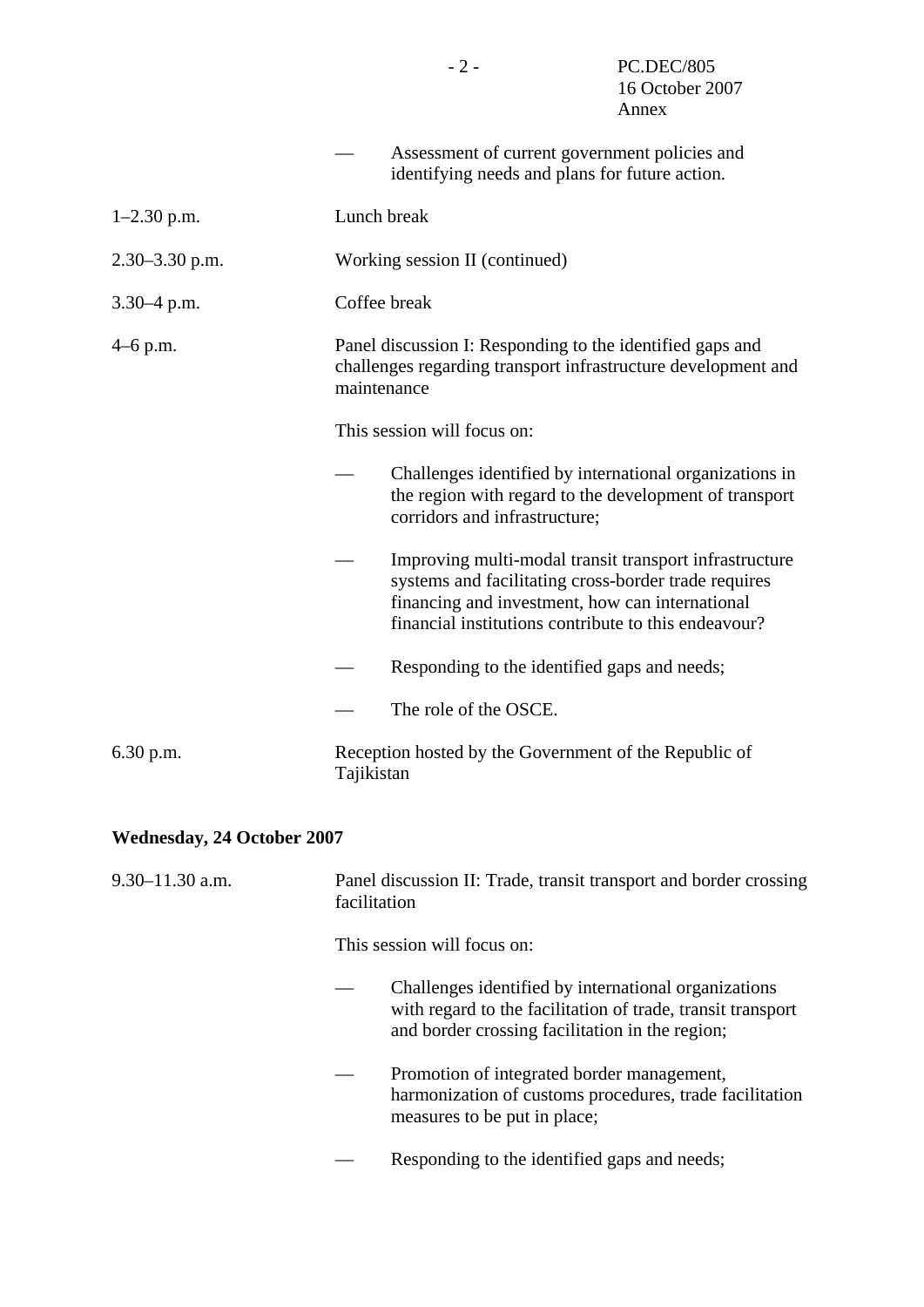|                         |                                                                                                                         | The role of the OSCE.                                                                                                                             |  |
|-------------------------|-------------------------------------------------------------------------------------------------------------------------|---------------------------------------------------------------------------------------------------------------------------------------------------|--|
| $11.30$ a.m. $-12$ noon | Coffee break                                                                                                            |                                                                                                                                                   |  |
| $12$ noon-1 p.m.        | Panel discussion III: Public-private partnerships in addressing<br>the problems of OSCE landlocked developing countries |                                                                                                                                                   |  |
|                         |                                                                                                                         | This session will focus on:                                                                                                                       |  |
|                         |                                                                                                                         | Potential for public-private partnership in the area of<br>trade, transit and transport facilitation.                                             |  |
| $1-2.30$ p.m.           | Lunch break                                                                                                             |                                                                                                                                                   |  |
| 2.30-3.30 p.m.          | Panel discussion III (continued)                                                                                        |                                                                                                                                                   |  |
| $3.30 - 4$ p.m.         | Coffee break                                                                                                            |                                                                                                                                                   |  |
| $4-5$ p.m.              |                                                                                                                         | Closing session: Conclusions and recommendations                                                                                                  |  |
|                         |                                                                                                                         | This session will focus on:                                                                                                                       |  |
|                         |                                                                                                                         | The prospects for developing trans-Asian and Eurasian<br>transit transportation through Central Asia until the year<br>2015;                      |  |
|                         |                                                                                                                         | Identifying ways and means to further improve the<br>current situation in OSCE landlocked developing<br>countries and their transit neighbours;   |  |
|                         |                                                                                                                         | Potential for improved co-operation in trans-Asian and<br>Eurasian transit transportation to be continued into 2008<br>and beyond;                |  |
|                         |                                                                                                                         | The role of the OSCE;                                                                                                                             |  |
|                         |                                                                                                                         | Presentation of conclusions and recommendations of the<br>conference by the Co-ordinator of OSCE Economic and<br><b>Environmental Activities.</b> |  |

Closing remarks

# **II. Organizational modalities**

 Representatives of OSCE participating States, OSCE institutions and field presences, representatives of international organizations and representatives of the business community, non-governmental organizations and the academic community will participate in the